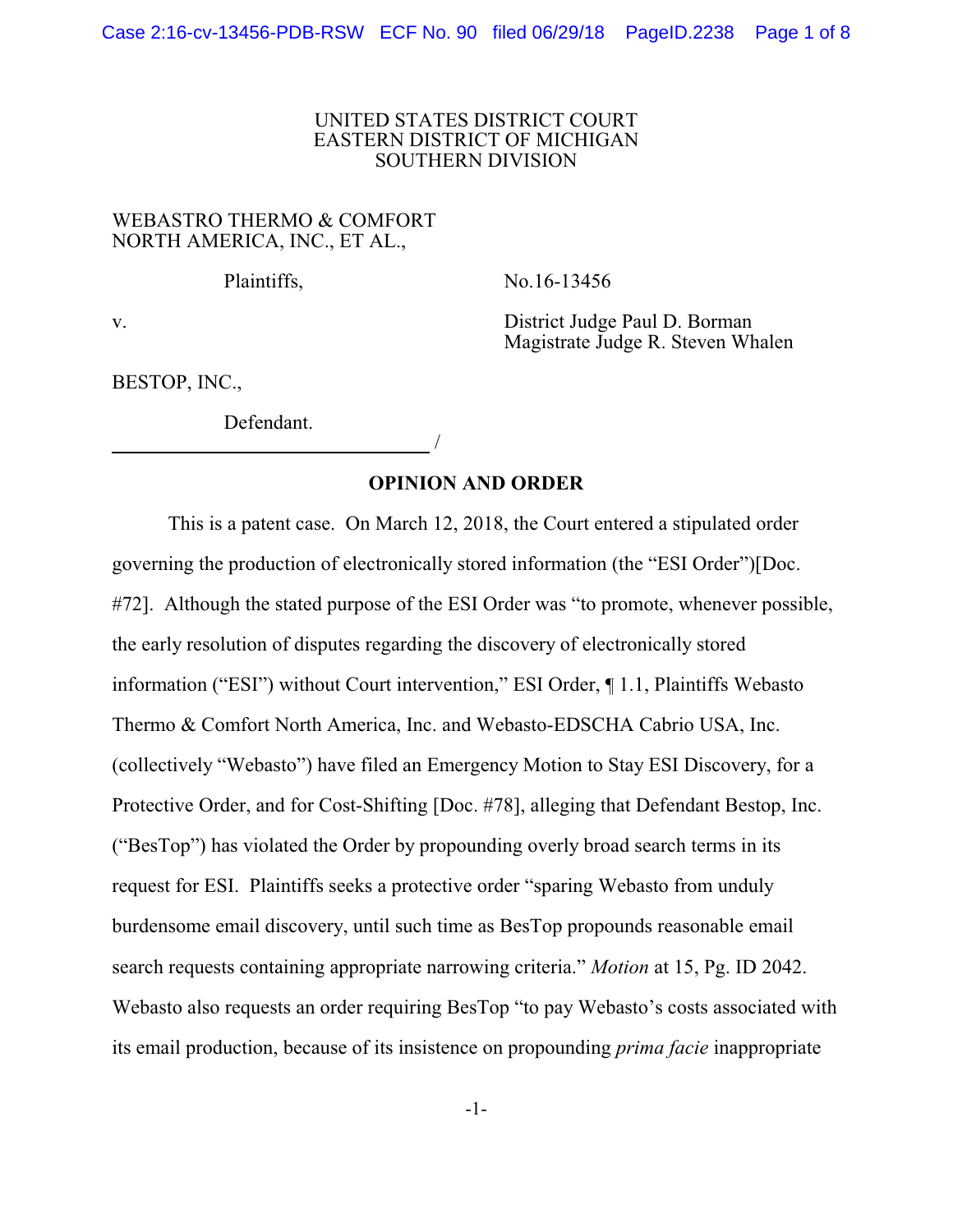search criteria, and refusal to work in good faith to target its search terms to specific issues in this case." *Id*. 1

# **I. BACKGROUND**

Webasto manufactures an automobile roof and roof-opening mechanism in which it has a patent ("the '342 patent"). It claims that BesTop manufactures a roof-opening mechanism under the name "Sunrider for Hartop" that infringes the '342 patent. BesTop contends that its Sunrider product is based on prior art, invalidating Webasto's '342 patent. At issue in this motion is BesTop's discovery request for ESI from Webasto, specifically emails. Because the total emails generated and received by these companies would be voluminous, and many would encompass matters having nothing to do with this lawsuit, the stipulated ESI Order establishes a protocol for narrowing the requests, limiting production to eight individuals, and directing the parties to propound ten search terms for each individual. The ESI Order contemplates that the search terms selected will serve to narrow the search, and to exclude extraneous and irrelevant information.

Paragraph 1.3(3) of the ESI Order provides as follows regarding email production:

"Each requesting party shall limit its email production requests to eight (8) key custodians and a total of ten search terms per custodian per side.

3) The search terms shall be narrowly tailored to particular issues. Indiscriminate terms, such as the producing company's name or its product name, are inappropriate unless combined with narrowing search criteria that significantly reduce the risk of overproduction. A conjunctive combination of multiple words or phrases (e.g. 'computer' and 'system') narrows the search and shall count as a single term. A disjunctive combination of multiple words or phrases (e.g. 'computer' or 'system') broadens the search, and thus each word or phrase shall count as a separate search term unless they are variants of the same word. Use of narrowing search criteria (e.g. 'and,' 'but not,' 'w/x') is encouraged to limit the production and

<sup>&</sup>lt;sup>1</sup> Webasto's request in this motion for a stay of ESI discovery is moot, given the Court's Order Staying Certain Discovery Deadline [Doc. #80].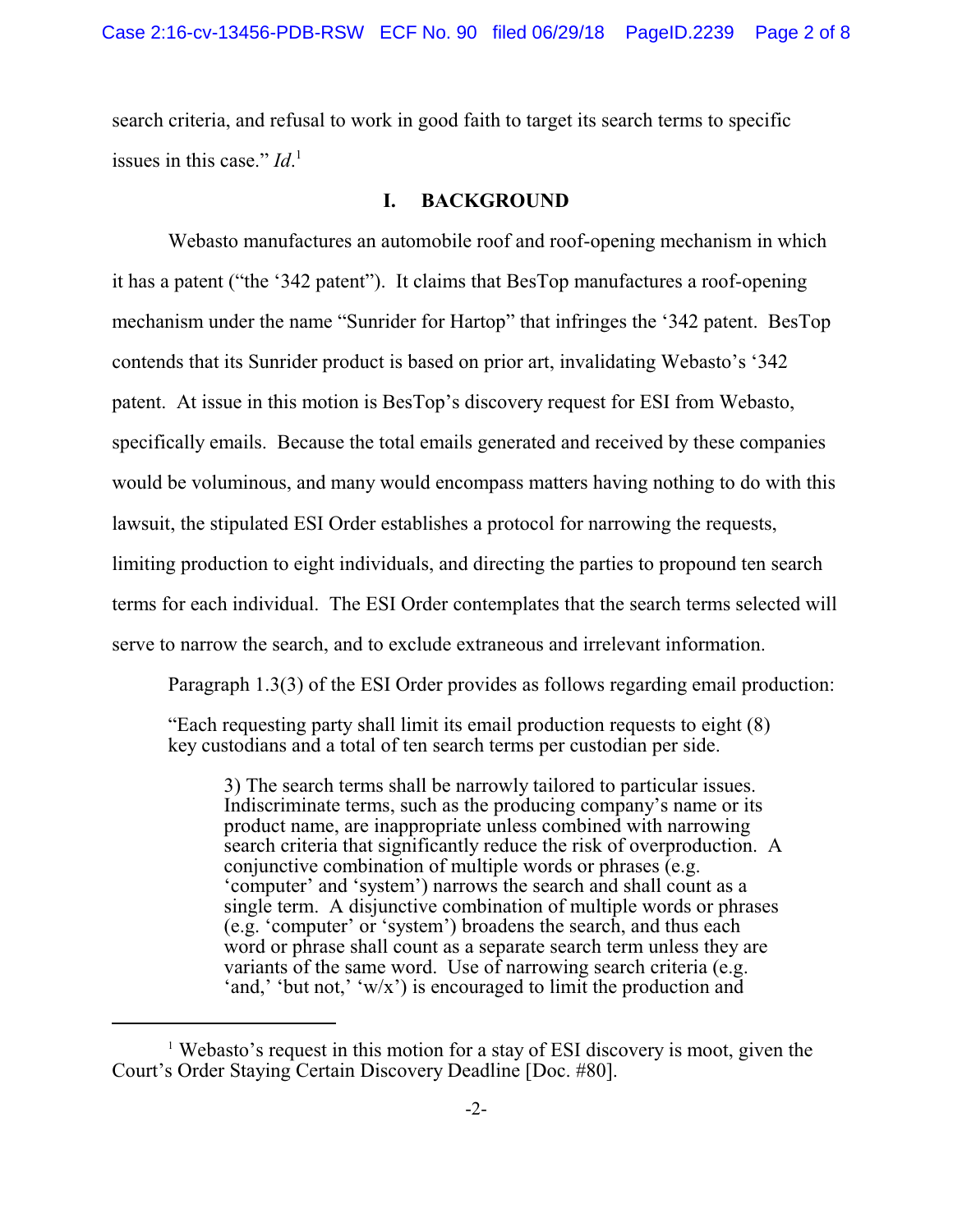shall be considered when determining whether to shift costs for disproportionate discovery."

Webasto contends that BesTop's proposed search terms are "overbroad, indiscriminate, and contrary to BesTop's obligations under the Court's ESI Order." Despite pre-motion communication between counsel, the parties are at an impasse regarding whether BesTop has appropriately narrowed its search terms. BesTop's proposed search terms include the following:

Jeep Swap Top Bestop ThrowBack Magna Aftermarket Sale (including as part of the word Sales) Top Bow Fabric Fold Drawing (or as alternate designation "dwg")

Attached to Webasto's motion [Doc. #78] is the declaration of Eric P. Carnevale,

Plaintiff's attorney.<sup>2</sup> He states that Webasto's "good faith attempt to perform searches as

requested by BesTop" revealed the following volume of ESI returned for each of

Webasto's custodians, prior to review for production:

-Joseph Lupo:  $30$  gigabytes.<sup>3</sup>

-Ryan Evans: 13 gigabytes.

-Tyler Ruby: 10 gigabytes.

<sup>&</sup>lt;sup>2</sup> Attached to Mr. Carnevale's declaration is correspondence between counsel for the parties regarding BesTop's proposed search terms, and Webasto's objection to the breadth of those terms.

<sup>&</sup>lt;sup>3</sup> One gigabyte would comprise approximately 678,000 pages of text. 30 gigabytes would represent approximately 21,696,000 pages of text.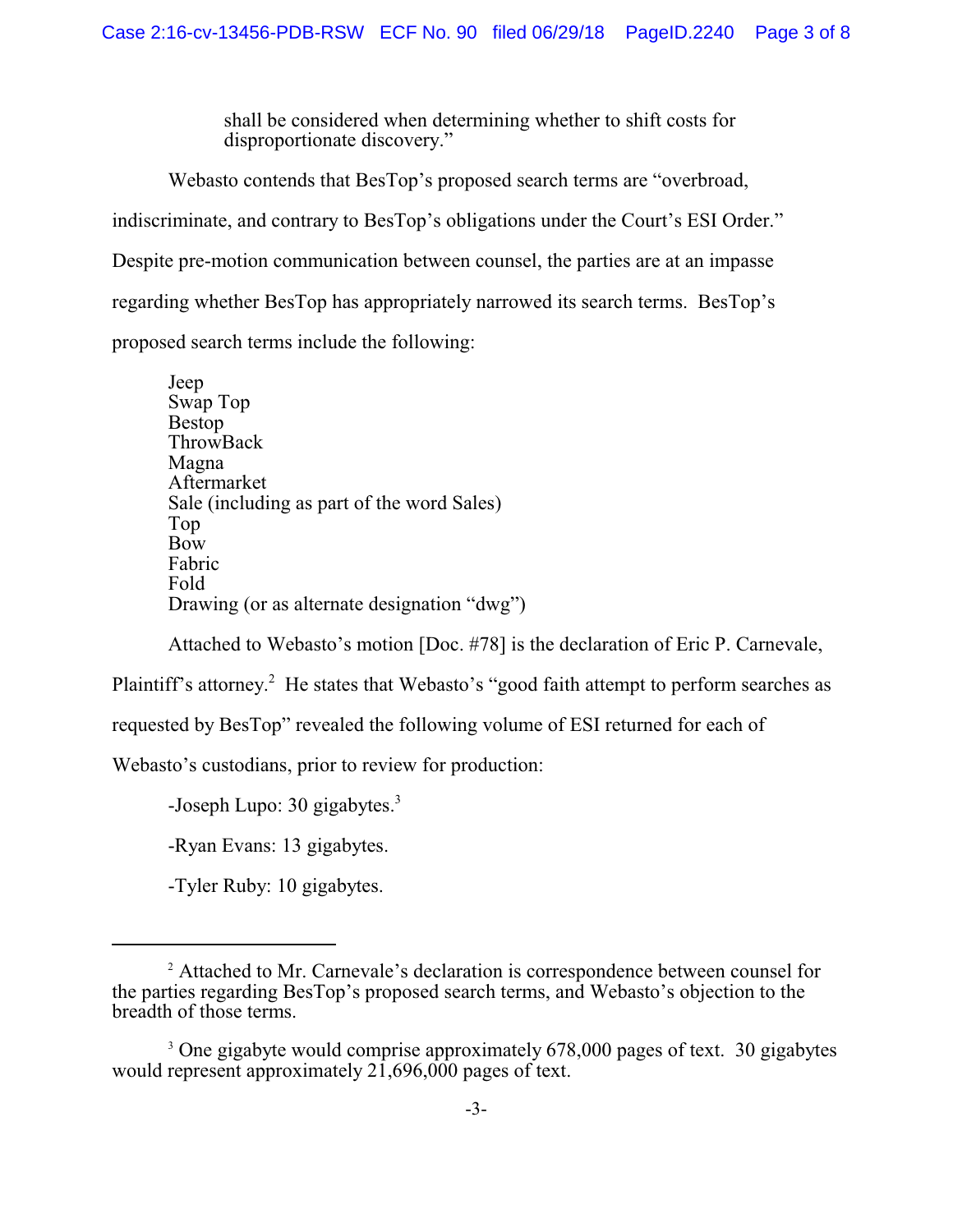Mr. Carnevale submitted a second declaration, appended to Webasto's reply brief [Doc. #83], in which he breaks down the volume of ESI from each custodian by the number of individual records. Individual records may contain multiple pages each. Mr. Carnevale summarized Webasto's findings as to individual custodians as follows:

-Joseph Lupo: 118,336 documents.

-Ryan Evans: 44,373 documents.

-Tyler Ruby: 44,460 documents.

-Crystal Muglia: 245,019 documents.

-Mark Denny: 162,067 documents.

Given the stay of email discovery pending resolution of this motion, Webasto's production of records is incomplete; nevertheless, based on the above statistics, Webasto states that "just a subset of the email discovery requests propounded by BesTop have returned more than 614,00 documents, comprising potentially millions of individual pages for production." *Reply* [Doc. #83], at 5, Pg. ID 2205. Mr. Carnevale also states in his second declaration the he substantively reviewed the first 100 sequentially numbered records in Webasto's pre-production database for documents responsive to BesTop's search terms, and found as follows:

"[T]he first 100 records in Webasto's pre-production database contained no documents discussing, describing, or related to products covered by the '342 Patent, or the claims and defenses of the parties in this case. The records contained emails related to other Webasto business and internal affairs, including projects related to refrigeration, RV accessories, and conference attendance. The document set also contained several emails involving persons with the word 'sales' in the job title of their email signature." *Carnevale Declaration*, ¶ 9.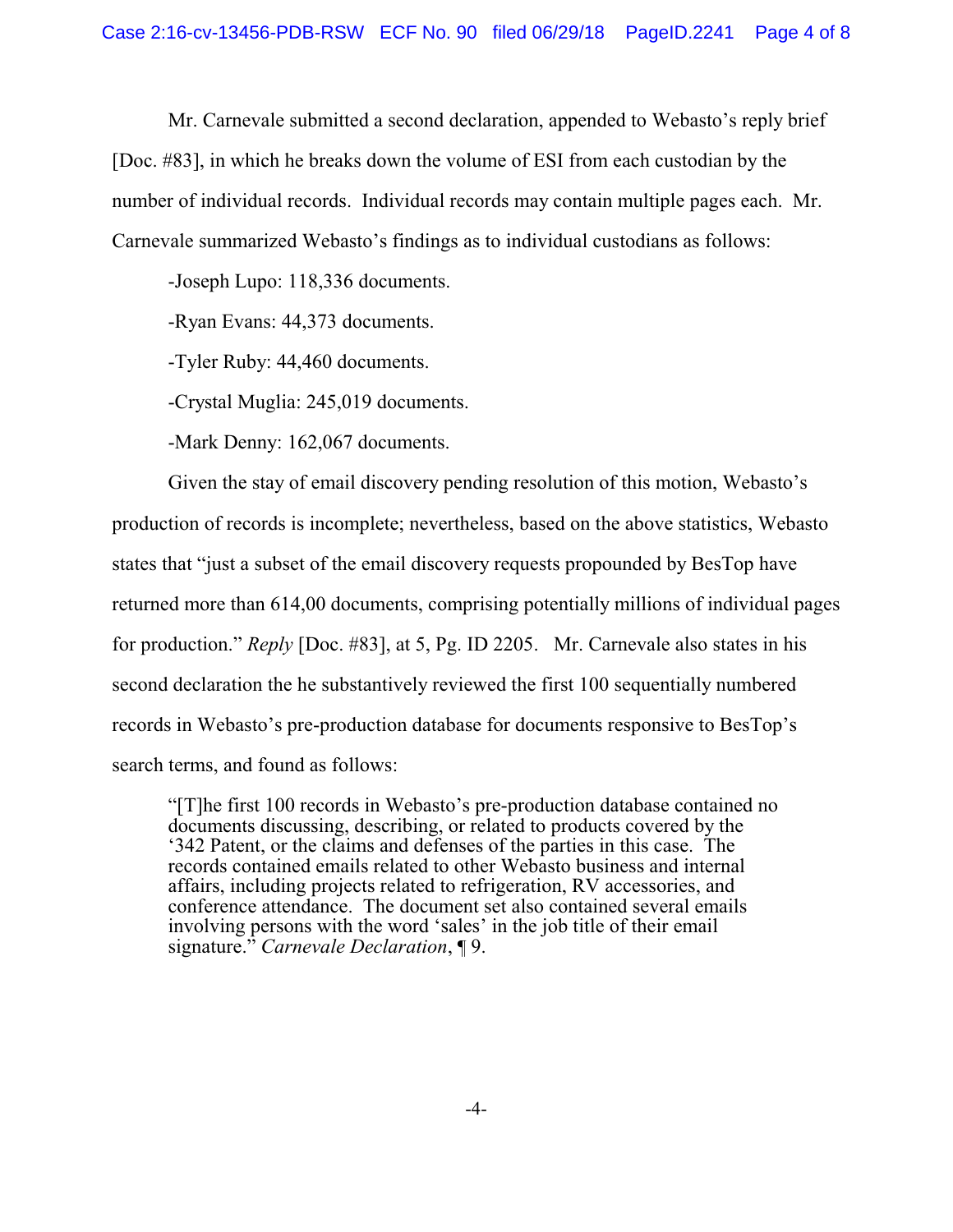#### **II. DISCUSSION**

Under Fed.R.Civ.P. 26(c), a party may move for a protective order limiting or precluding discovery that is unduly burdensome, on a showing of good cause. "The burden of establishing good cause for a protective order rests" with the party seeking the order. *Nix v. Sword*, 11 Fed.App'x. 498, 500 (6th Cir. 2001). "To show good cause, a movant for a protective order must articulate specific facts showing clearly defined and serious injury resulting from the discovery sought and cannot rely on mere conclusory statements." Id. (citations and internal quotation marks omitted). With regard to ESI, Fed.R.Civ.P.  $26(b)(2)(B)$  provides:

"**(B)** *Specific Limitations on Electronically Stored Information*. A party need not provide discovery of electronically stored information from sources that the party identifies as not reasonably accessible because of undue burden or cost. On motion to compel discovery or for a protective order, the party from whom discovery is sought must show that the information is not reasonably accessible because of undue burden or cost. If that showing is made, the court may nonetheless order discovery from such sources if the requesting party shows good cause, considering the limitations of Rule  $26(b)(2)(C)$ . The court may specify conditions for the discovery."

"Among the measures available to the court is the apportionment (or shifting) of costs between the requesting and the producing parties." *Cason-Merenda v. Detroit Med. Ctr*., 2008 WL 2714239, at \*1 (E.D. Mich. July 7, 2008).

The majority of BesTop's search term are overly broad, and in some cases violate the ESI Order on its face. For example, the terms "throwback" and "swap top" refer to Webasto's product names, which are specifically excluded under  $\P$  1.3(3) of the ESI Order.<sup>4</sup> The overbreadth of other terms is obvious, especially in relation to a company

 $4$  Paragraph 1.3(3) of the ESI Order specifically excludes the names of the *producing party* and its products. Because BesTop is the *requesting party*, propounding its name as a search term is fair game.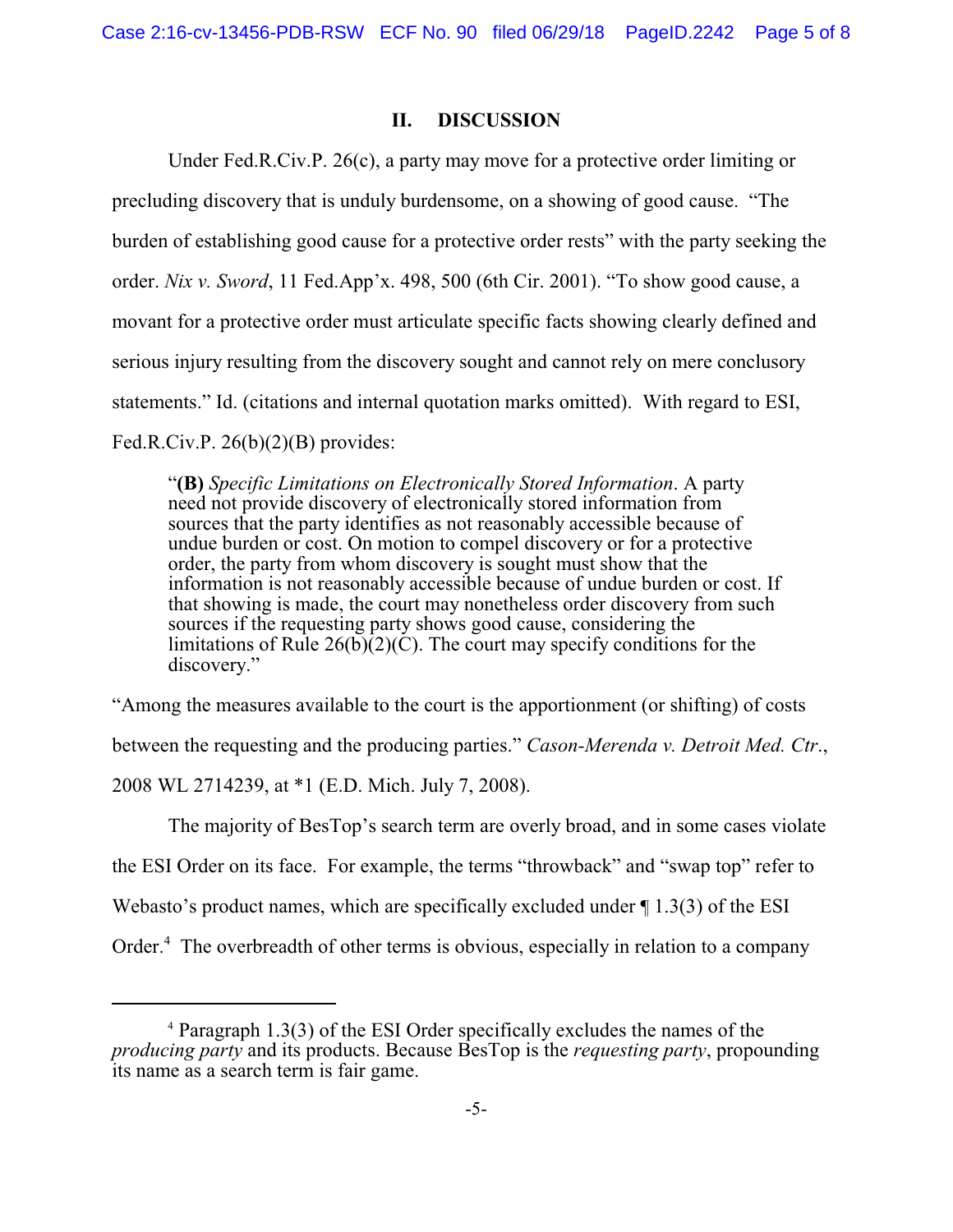that manufactures and sells convertible tops: "top," "convertible," "fabric," "fold," "sale or sales." Using "dwg" as an alternate designation for "drawing" (which is itself a rather broad term) would call into play files with common file extension .dwg.

Apart from the obviously impermissible breadth of BesTop's search terms, their overbreadth is borne out by Mr. Carnevale's declarations, which detail a return of multiple gigabytes of ESI potentially comprising tens of millions of pages of documents, based on only a partial production. In addition, the search of just the first 100 records produced using BesTop's search terms revealed that none were related to the issues in this lawsuit. Contrary to BesTop's contention that Webasto's claim of prejudice is conclusory, I find that Webasto has sufficiently "articulate[d] specific facts showing clearly defined and serous injury resulting from the discovery sought...." *Nix*, 11 Fed.App'x. at 500.

Thus, BesTop's reliance on *City of Seattle v. Professional Basketball Club, LLC*, 2008 WL 539809 (W.D. Wash. 2008), is inapposite. In *City of Seattle*, the defendant offered no facts to support its assertion that discovery would be overly burdensome, instead "merely state[ing] that producing such emails 'would increase the email universe exponentially[.]'" *Id*. at \*3. In our case, Webasto has proffered hard numbers as to the staggering amount of ESI returned based on BesTop's search requests. Moreover, while disapproving of conclusory claims of burden, the Court in *City of Seattle* recognized that the overbreadth of some search terms would be apparent on their face:

"'[U]nless it is obvious from the wording of the request itself that it is overbroad, vague, ambiguous or unduly burdensome, an objection simply stating so is not sufficiently specific.'" *Id*., quoting *Boeing Co. v. Agric. Ins.* Co., 2007 U.S. Dist. LEXIS 90957, \*8 (W.D.Wash. Dec. 11, 2007).

As discussed above, many of BesTop's terms are indeed overly general on their face. And again, propounding Webasto's product names (e.g., "throwback" and "swap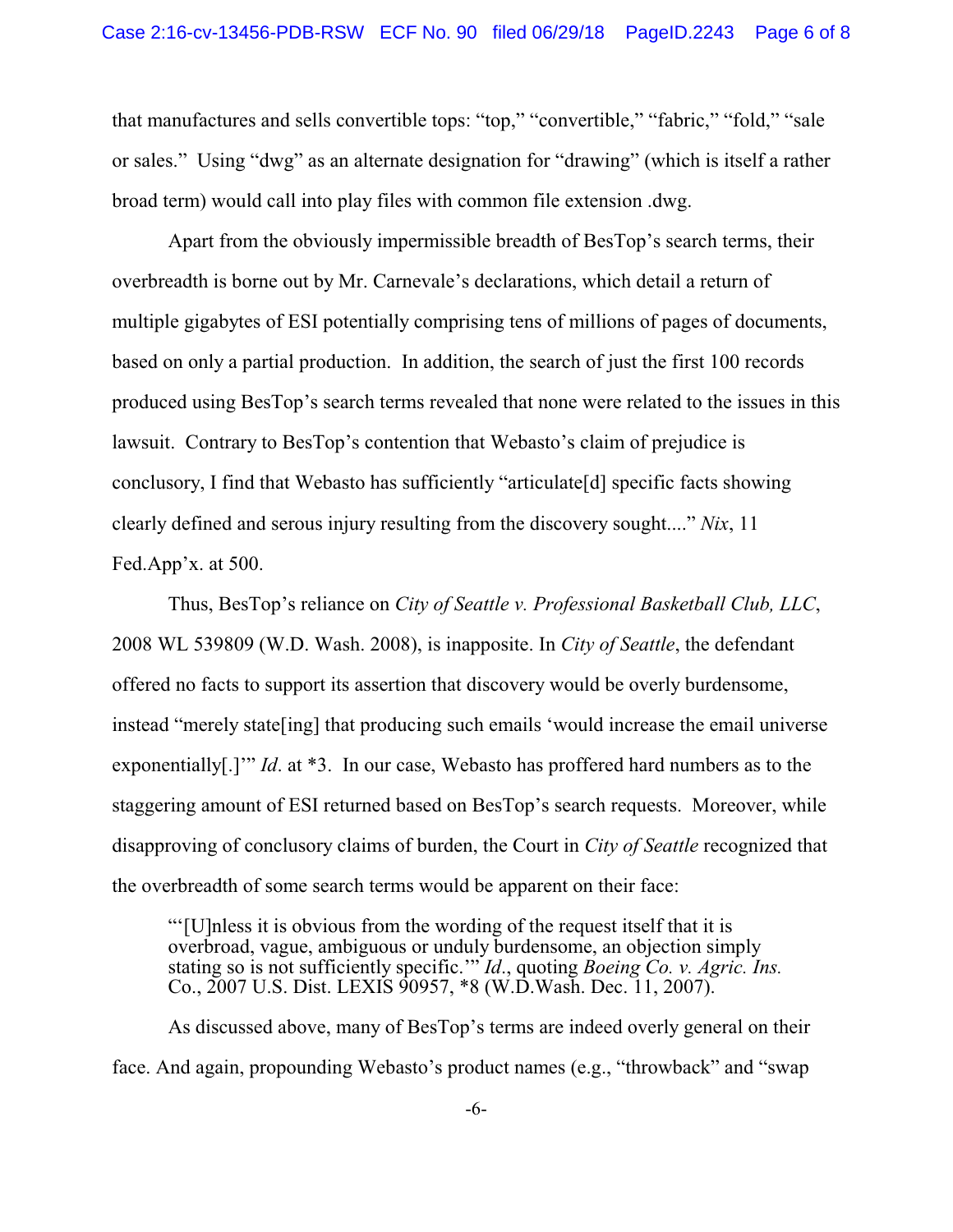top") violates the express language of the ESI Order.

Adversarial discovery practice, particularly in the context of ESI, is anathema to the principles underlying the Federal Rules, particularly Fed.R.Civ.P. 1, which directs that the Rules "be construed, administered, and employed by the court and the parties to secure the just, speedy, and inexpensive determination of every action and proceeding." In this regard, the Sedona Conference Cooperation Proclamation states:

"Indeed, all stakeholders in the system–judges, lawyers, clients, and the general pubic–have an interest in establishing a culture of cooperation in the discovery process. Over-contentious discovery is a cost that has outstripped any advantage in the face of ESI and the data deluge. It is not in anyone's interest to waste resources on unnecessary disputes, and the legal system is strained by 'gamesmanship' or 'hiding the ball,' to no practical effect."

The stipulated ESI Order, which controls electronic discovery in this case, is an important step in the right direction, but whether as the result of adversarial overreach or insufficient effort, BesTop's proposed search terms fall short of what is required under that Order.

## **III. CONCLUSION**

For these reasons, Webasto's motion for protective order [Doc. #78] is GRANTED as follows:

Counsel for the parties will meet and confer in a good-faith effort to focus and narrow BesTop's search terms to reasonably limit Webastro's production of ESI to emails relevant (within the meaning of Rule 26) to the issues in this case, and to exclude ESI that would have no relationship to this case.

Following this conference, and within 14 days of the date of this Order, BesTop will submit an amended discovery request with the narrowed search terms.